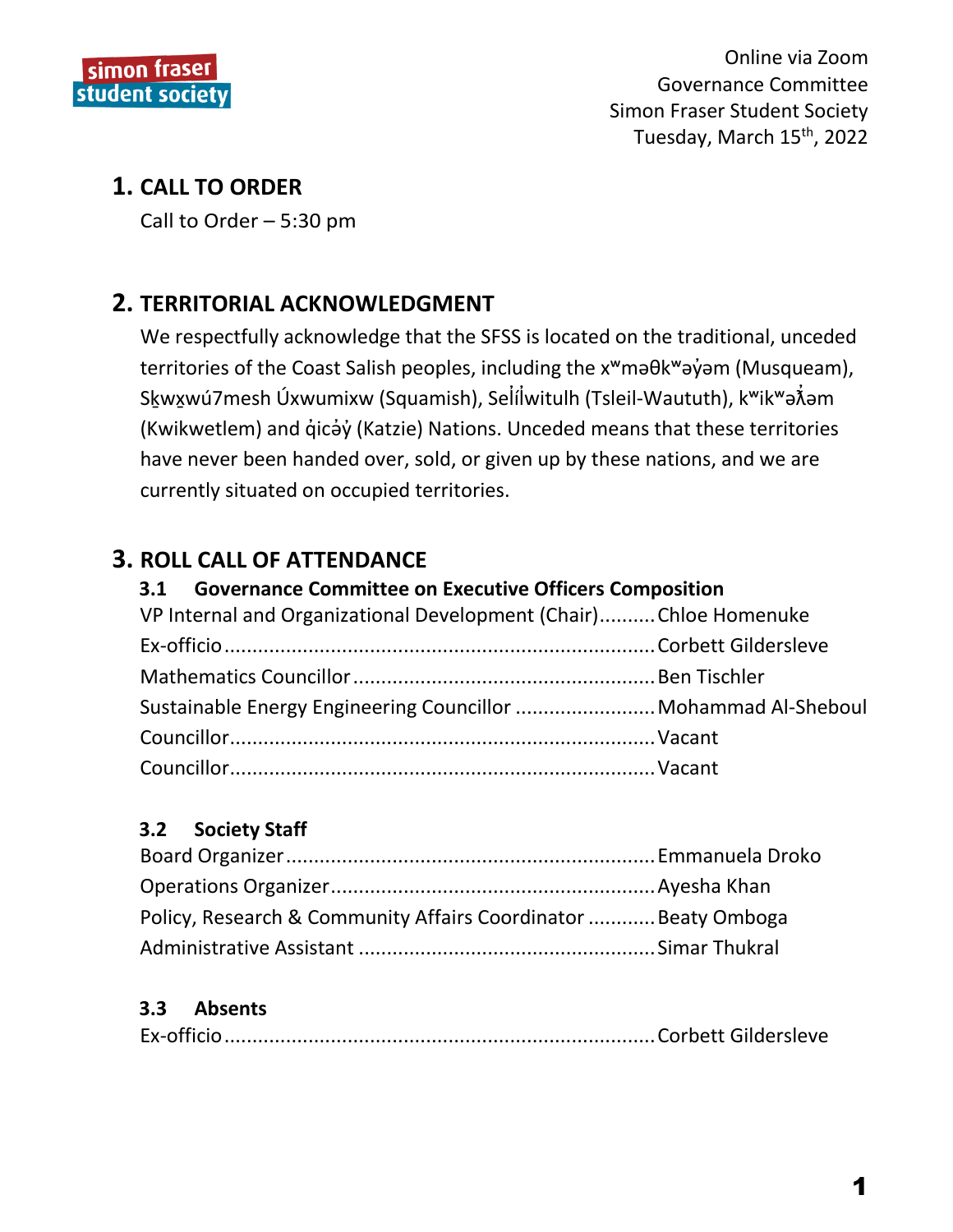

## **4. CONSENT AGENDA**

#### **4.1 CONSENT AGENDA**

Be it resolved to adopt the consent agenda by unanimous consent.

#### **CARRIED AS AMENDED**

## **4.1.1. MATTERS ARISING FROM THE MINUTES- Governance Committee Minutes- GOV 2022-03-15:01**

Be it resolved to receive and file the following minutes:

GOV 2021-11-09

# **5. ADOPTION OF THE AGENDA**

## **5.1 GOV 2022-03-15:02**

#### **Ben / Chloe**

Be it resolved to adopt the agenda as presented.

## **CARRIED UNANIMOUSLY**

• Move to strike 4.1.1

## **6. DISCUSSION ITEMS**

## **6.1 Review of SFSS Elections and Referenda Policies**

**SUBMITTED BY:** Acting VP Internal and Organizational Development (Chair)" Chloe Homenuke"

**ATTACHMENT:** SFSS Elections and Referenda Policies

- Review if we should allow campaigns during voting period
- Review campaign materials such as approval of social media posts.
- Communicate the time and place of all in-person campaigning activities in the policy.

## **6.2 Governance Committee Policy Review Timeline & Plan**

**SUBMITTED BY:** Acting VP Internal and Organizational Development (Chair)" Chloe Homenuke"

Prioritize the policies before the end of the semester such as the Council